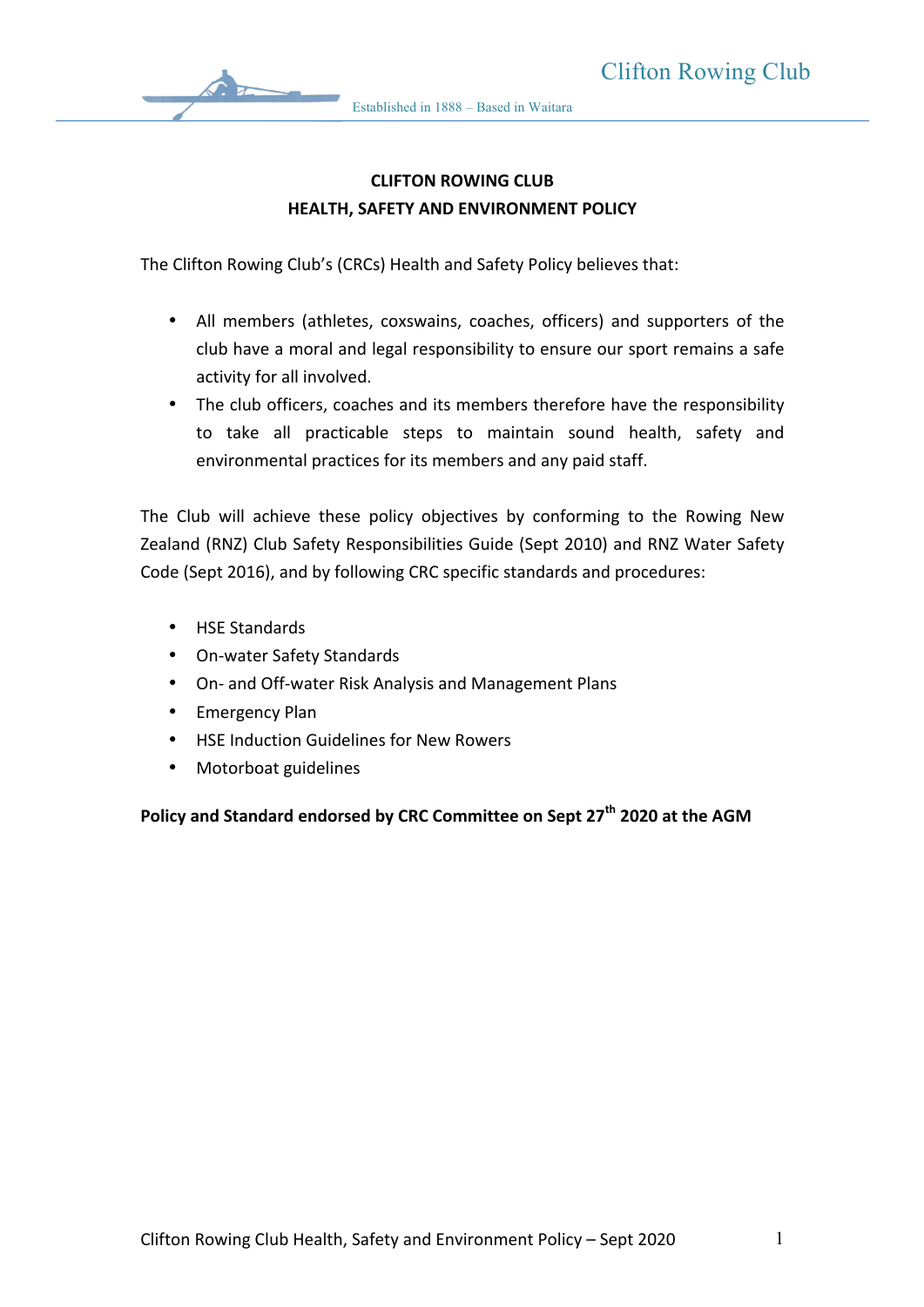

## **CLIFTON ROWING CLUB HEALTH, SAFETY AND ENVIRONMENT STANDARDS**

The HSE Policy of the Clifton Rowing Club (CRC) follows the guidelines of the Rowing New Zealand (RNZ) Safety Policy. Based off the RNZ guidelines the club shall maintain the following Standards:

- 1. Appoint an HSE Officer each season that shall be registered with Rowing NZ (job description attached), who shall advise the club on the requirements of the Water Safety Code and oversee its implementation and operation. If the HSE Officer does not attend camps or regattas then the club will appoint a Travelling HSE Officer.
- 2. Conduct an Annual Review of the clubs safety and environment practices and emergency procedures.
- 3. Develop (and update) a Risk/Hazard Management and Emergency Plan for both on- and off-water.
- 4. Complete the RNZ Rowing Club Safety Responsibility Audit on an annual basis at the start of each season (RNZ Audit  $-$  2016 form).
- 5. Conduct and document an HSE Induction with all members which covers the clubs local waterway rules, risks and hazards, emergency procedures and considers a person's swimming ability. The Club Safety Officer should be notified of anyone unable to swim adequately in order to mitigate this issue.
- 6. Ensure the following information is prominantly displayed in the club building:
	- a) detailed address of the rowing club so that this can be given to emergency services
	- b) the contact details of the club's Safety Officer
	- c) plan of the local waterway showing the navigation rules and traffic plan for the area
	- d) a Risk Management Plan and list of Hazards for both on and off the water
- 7. Ensure that a First Aid kit is available on-shore which is kept complete and regularly checked, and identify and document all First Aiders with valid certificates within the club.
- 8. Ensure coaches and support vessel drivers complete the Coastguard 'Club Safety Boat Operator' course within their first season. Contact Coastguard Boating Education.